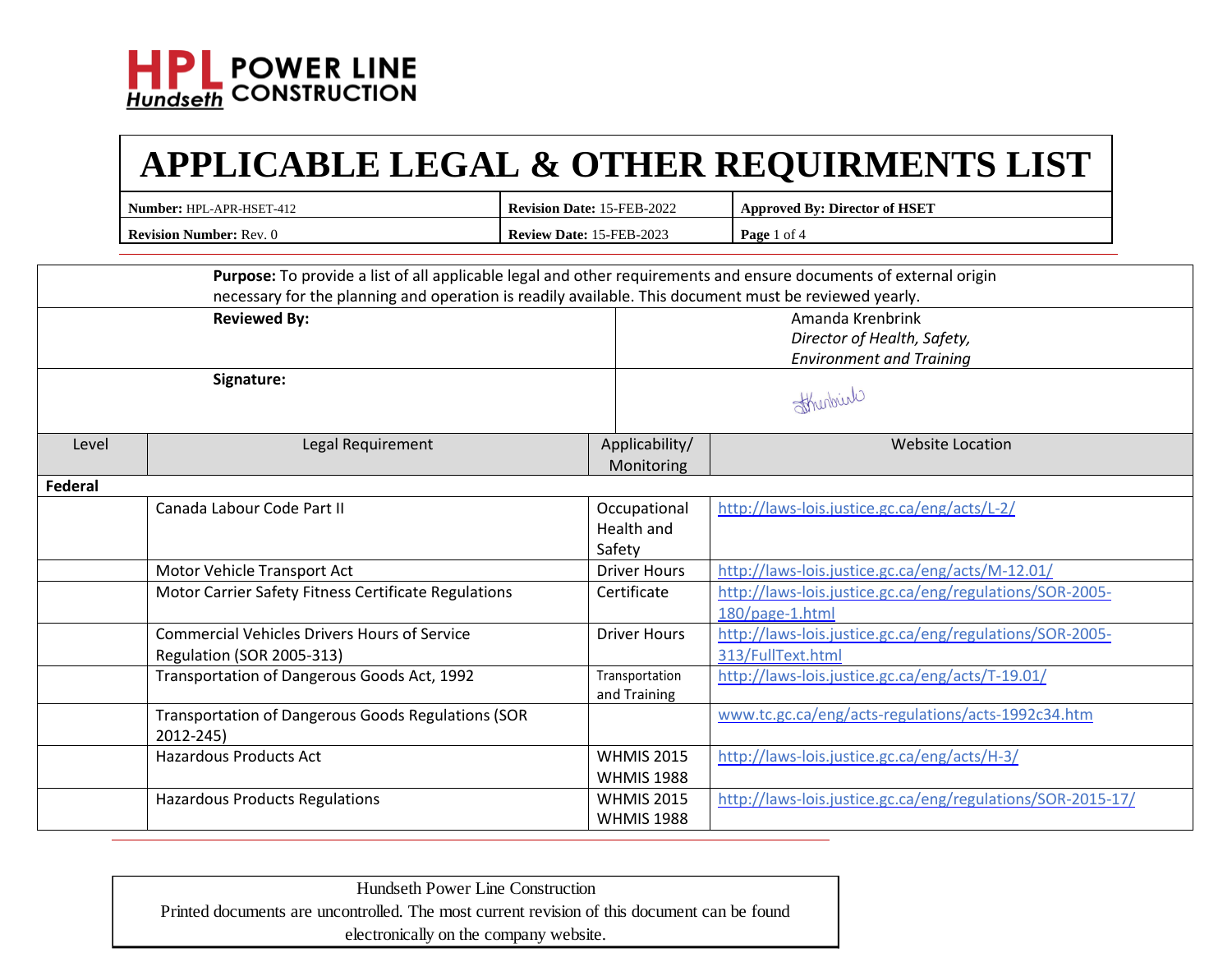

## **APPLICABLE LEGAL & OTHER REQUIRMENTS LIST**

| : HPL-APR-HSET-412<br>Number: \   | 15-FEB-2022<br>Date:<br>Revision <i>'</i> | <b>Approved By: Director of HSET</b> |
|-----------------------------------|-------------------------------------------|--------------------------------------|
| <b>Revision</b><br>Number: Rev. 0 | <b>Review Date: 15-FEB-2023</b>           | <b>Page</b> 2 of 4                   |

| Saskatchewan                                                                                              |                                                                                                      |  |
|-----------------------------------------------------------------------------------------------------------|------------------------------------------------------------------------------------------------------|--|
| The Occupational Health and Safety Regulations of<br>Saskatchewan, 2020                                   | https://publications.saskatchewan.ca/#/products/112399                                               |  |
| Saskatchewan Employment Act, S-15.1                                                                       | https://publications.saskatchewan.ca/#/products/70351                                                |  |
| The Highways and Transportation Act, 1997, being Chapter H-<br>3.01 of the Statutes of Saskatchewan, 1997 | http://www.qp.gov.sk.ca/documents/English/Statutes/Statute<br>$s/H3-01.pdf$                          |  |
| The Highways and Transportation Act Regulations, being<br>Chapter H-3.01 Reg. 1                           | http://www.qp.gov.sk.ca/documents/English/Regulations/Reg<br>ulations/H3-01R1.pdf                    |  |
| The Traffic Safety Act being Chapter T-18.1 of the Statutes of<br>Saskatchewan, 2004                      | http://www.qp.gov.sk.ca/documents/english/Statutes/Statute<br>$s/T18-1.pdf$                          |  |
| Motor Vehicle Transport Act being Chapter M-12.01                                                         | http://www.qp.gov.sk.ca/documents/english/statutes/federal<br>/m12-01rsc.pdf                         |  |
| The Commercial Vehicles Hours of Service Regulations                                                      | http://www.qp.gov.sk.ca/documents/English/Regulations/Reg<br>ulations/H3-1R12.pdf                    |  |
| The Commercial Vehicle and Drivers (Record-Keeping)<br>Regulations, being Chapter H-3.1 Reg. 22           | http://www.qp.gov.sk.ca/documents/English/Regulations/Reg<br>ulations/H3-1R22.pdf                    |  |
| The Vehicle Inspections Procedures Regulations, 2007 being<br>Chapter T-18.1 Reg. 6                       | http://www.qp.gov.sk.ca/documents/English/Regulations/Reg<br>ulations/T18-1R6.pdf                    |  |
| The Vehicle Inspection Regulations, 2013 being Chapter T-<br>18.1 Reg. 12                                 | http://www.publications.gov.sk.ca/freelaw/documents/englis<br>h/Regulations/Regulations/T18-1r12.pdf |  |
| The Security of Loads Regulations, 2013 being H-3.01 Reg. 6                                               | http://www.qp.gov.sk.ca/documents/English/Regulations/Reg<br>ulations/H3-01R6.pdf                    |  |
| The Trip Inspection Regulations being Chapter H-3.01 Reg. 11                                              | http://www.qp.gov.sk.ca/documents/English/Regulations/Reg<br>ulations/H3-01R11.pdf                   |  |

Hundseth Power Line Construction Printed documents are uncontrolled. The most current revision of this document can be found electronically on the company website.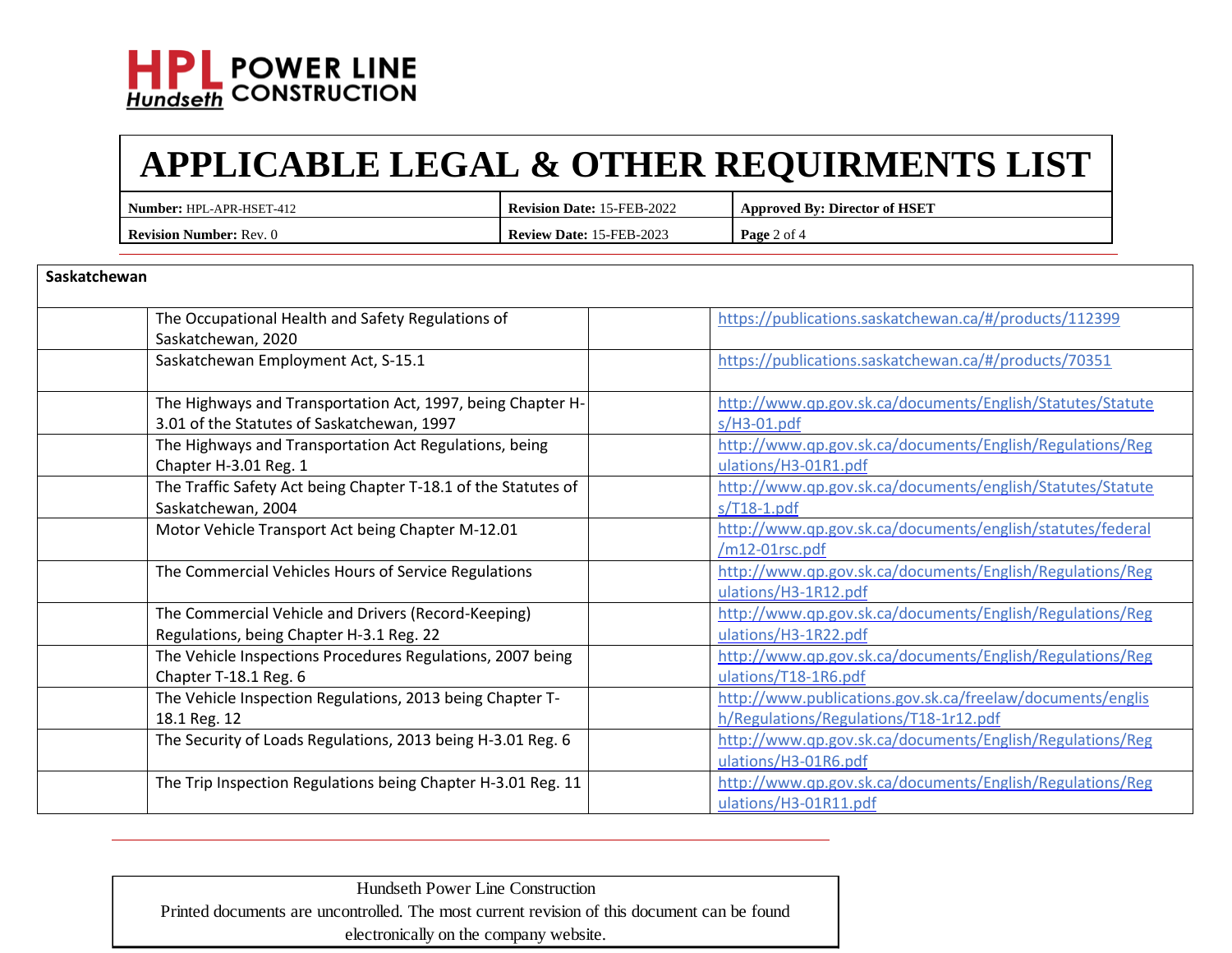

## **APPLICABLE LEGAL & OTHER REQUIRMENTS LIST**

| Number: HPL-APR-HSET-412       | <b>Revision Date: 15-FEB-2022</b>  | <b>Approved By: Director of HSET</b> |
|--------------------------------|------------------------------------|--------------------------------------|
| <b>Revision Number: Rev. 0</b> | <b>Review</b><br>Date: 15-FEB-2023 | <b>Page</b> 3 of 4                   |

|                                                                    | The Dangerous Goods Transportation Act being Chapter D-1.2   |                                                                              | http://www.qp.gov.sk.ca/documents/English/Statutes/Statute |
|--------------------------------------------------------------------|--------------------------------------------------------------|------------------------------------------------------------------------------|------------------------------------------------------------|
|                                                                    | of the Statutes of Saskatchewan                              |                                                                              | $s/D1-2.pdf$                                               |
|                                                                    | Saskatchewan Trucking Association Resources                  |                                                                              | https://sasktrucking.com/training/resources                |
|                                                                    |                                                              |                                                                              |                                                            |
|                                                                    | The Fire Safety Act being Chapter F-15.11 of The Statutes of |                                                                              | http://www.publications.gov.sk.ca/freelaw/documents/Englis |
|                                                                    | Saskatchewan, 2015                                           |                                                                              | h/Statutes/Statutes/F15-11.pdf                             |
|                                                                    | The Saskatchewan Human Rights Code being Chapter S-24.1      |                                                                              | http://www.publications.gov.sk.ca/freelaw/documents/Englis |
|                                                                    | of the Statutes of Saskatchewan                              |                                                                              | h/Statutes/Repealed/S24-1.pdf                              |
|                                                                    | Saskatchewan Occupational Health and Safety Regulations,     | Audiometric                                                                  | https://publications.saskatchewan.ca/#/products/112399     |
|                                                                    | 1996 subsection 8-5 (3)                                      | Testing                                                                      |                                                            |
|                                                                    | The Tobacco Control Act being Chapter T-14.1 of the Statutes | Smoking in the                                                               | http://www.qp.gov.sk.ca/documents/english/Statutes/Statute |
|                                                                    | of Saskatchewan                                              | Workplace                                                                    | $s/t14-1.pdf$                                              |
|                                                                    | The Tobacco Control Regulations being Chapter T-14.1 Reg. 1  | Smoking in the                                                               | http://www.qp.gov.sk.ca/documents/english/Regulations/Reg  |
|                                                                    |                                                              | Workplace                                                                    | ulations/t14-1r1.pdf                                       |
| <b>Other Requirements</b>                                          |                                                              |                                                                              |                                                            |
|                                                                    |                                                              |                                                                              |                                                            |
| Heavy Construction Safety Association - Certificate of Recognition |                                                              | https://hcsas.sk.ca/members/                                                 |                                                            |
|                                                                    |                                                              |                                                                              |                                                            |
| WCB Saskatchewan - Reporting Process                               |                                                              | http://www.wcbsask.com/                                                      |                                                            |
|                                                                    |                                                              |                                                                              |                                                            |
| SaskPower Contractor Handbook, Health Safety and Environment       |                                                              | https://www.saskpower.com/about- us/For-Our-Suppliers/Supplier-Resources-    |                                                            |
|                                                                    |                                                              |                                                                              |                                                            |
| SaskPower Safety & Environment Rulebook                            |                                                              | https://www.saskpower.com/about-us/For-Our-Suppliers/Supplier-Resources-and- |                                                            |
|                                                                    |                                                              |                                                                              | Corporate- Practices/Health-and-Safety-Resources           |
| SaskPower Standard Protection Code                                 |                                                              | https://www.saskpower.com/about-us/For-Our-Suppliers/Supplier-Resources-and- |                                                            |
|                                                                    |                                                              |                                                                              | Corporate- Practices/Health-and-Safety-Resources           |

| Hundseth Power Line Construction                                                            |
|---------------------------------------------------------------------------------------------|
| Printed documents are uncontrolled. The most current revision of this document can be found |
| electronically on the company website.                                                      |